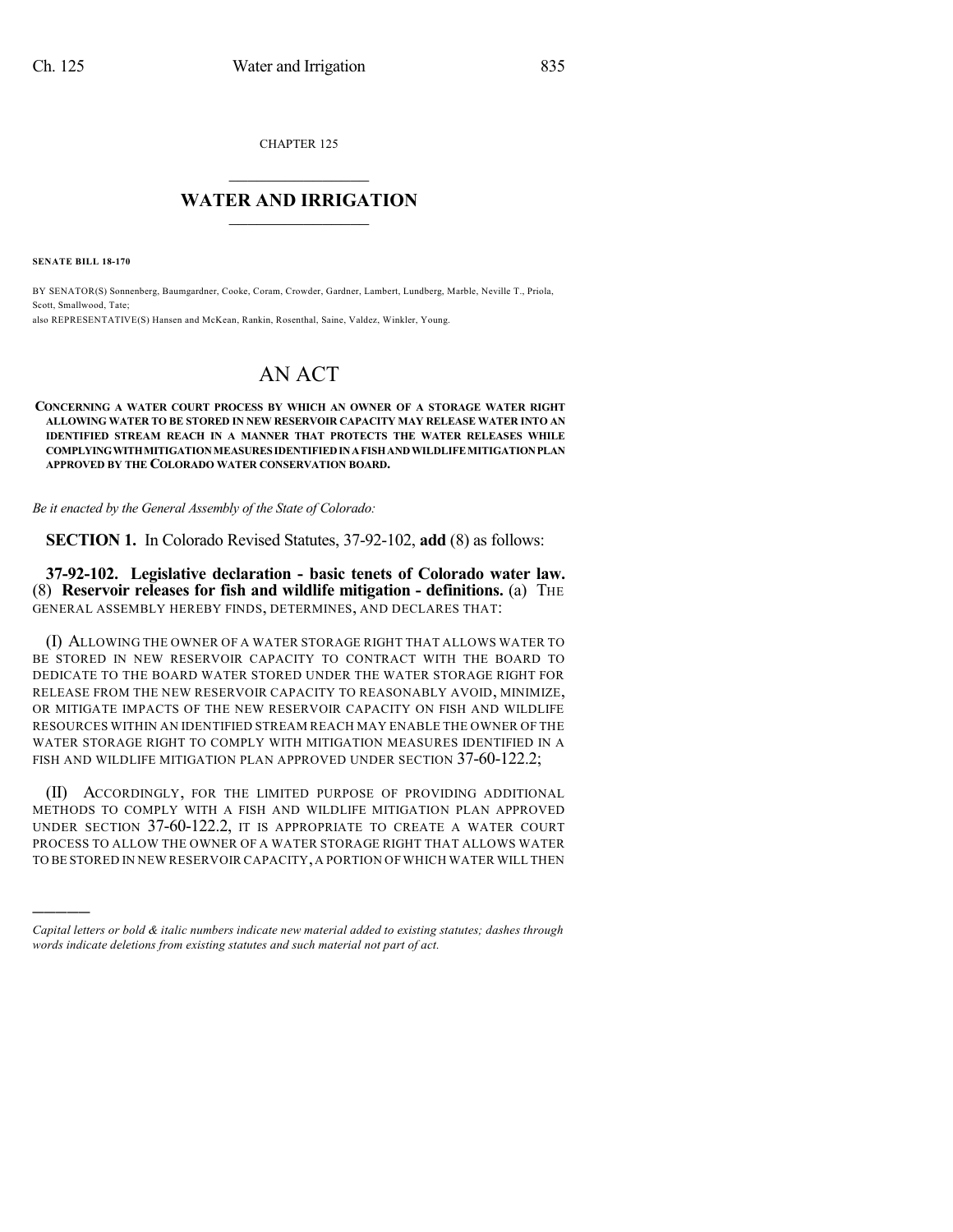BE DEDICATED TO THE BOARD, TO:

(A) OBTAIN PROTECTION FOR WATER TO BE RELEASED FROM THE NEW RESERVOIR CAPACITY, UP TO THE AMOUNT OF WATER THAT IS APPROPRIATE FOR STREAM FLOWS TO PRESERVE OR IMPROVE THE NATURAL ENVIRONMENT TO A REASONABLE DEGREE WITHIN THE QUALIFYING STREAM REACH; AND

(B) MAINTAIN DOMINION AND CONTROL OVER THE RELEASED WATER THROUGH A QUALIFYING STREAM REACH;

(III) THE RELEASED WATER SUBJECT TO A PROTECTED MITIGATION RELEASE AUTHORIZED UNDER THIS SUBSECTION (8) MUST BE REDIVERTED AT OR BELOW THE DOWNSTREAM TERMINATION POINT OF THE QUALIFYING STREAM REACH, EITHER DIRECTLY AT A SURFACE POINT OF DIVERSION OR BY A DECREED EXCHANGE AS PERMITTED IN THIS SUBSECTION (8) FOR USE BY AN OWNER FOR THE DECREED BENEFICIAL USES OF THAT WATER STORAGE RIGHT;

(IV) EXCEPT AS OTHERWISE PROVIDED IN THIS SUBSECTION (8), THE CONTRACTUAL DEDICATION TO THE BOARD MUST COMPLY WITH THE PROCEDURES AND PROTECTIONS FOR OTHER WATER RIGHTS SPECIFIED IN SUBSECTION (3) OF THIS SECTION;

(V) THE WATER COURT PROCESS AND RESULTING DECREE MUST ENSURE THAT:

(A) PROTECTED MITIGATION RELEASES DO NOT EXPAND THE WATER STORAGE RIGHT THAT IS TO PROVIDE THE WATER FOR THE PROTECTED MITIGATION RELEASES OR INJURE OTHER WATER RIGHTS;

(B) THE PROTECTED MITIGATION RELEASES WILL BE PROTECTED THROUGH THE QUALIFYING STREAM REACH UP TO THE AMOUNT OF WATER THAT IS APPROPRIATE FOR STREAM FLOWS TO PRESERVE OR IMPROVE THE NATURAL ENVIRONMENT TO A REASONABLE DEGREE WITHIN THE QUALIFYING STREAM REACH; AND

(C) DIVERSIONS OF THE PROTECTED MITIGATION RELEASES WITHIN THE QUALIFYING STREAM REACH BY EXCHANGES,SUBSTITUTION PLANS,AUGMENTATION PLANS, OR OTHER MEANS THAT CAUSE A REDUCTION IN THE PROTECTED MITIGATION RELEASES WITHIN THE QUALIFYING STREAM REACH, OTHER THAN REDUCTIONS CAUSED BY EVAPORATION, TRANSPORTATION, AND OTHER LOSSES, WILL BE PREVENTED; AND

(VI) THROUGH THE DEDICATION OFTHE PROTECTED MITIGATION RELEASES TO THE BOARD UNDER THE PROCEDURES SET FORTH IN SUBSECTION (3) OF THIS SECTION, EXCEPT AS OTHERWISE PROVIDED IN THIS SUBSECTION (8), AND THROUGH THE WATER COURT DECREE APPROVING THE PROTECTED MITIGATION RELEASES, THE PROTECTED MITIGATION RELEASES WILL SERVE A SECONDARY INSTREAM BENEFICIAL USE, SPECIFICALLY THE PRESERVATION OR IMPROVEMENT OF THE NATURAL ENVIRONMENT TO A REASONABLE DEGREE WITHIN THE QUALIFYING STREAM REACH.

(b) AS USED IN THIS SUBSECTION (8):

(I) "BOARD" MEANS THE COLORADO WATER CONSERVATION BOARD CREATED IN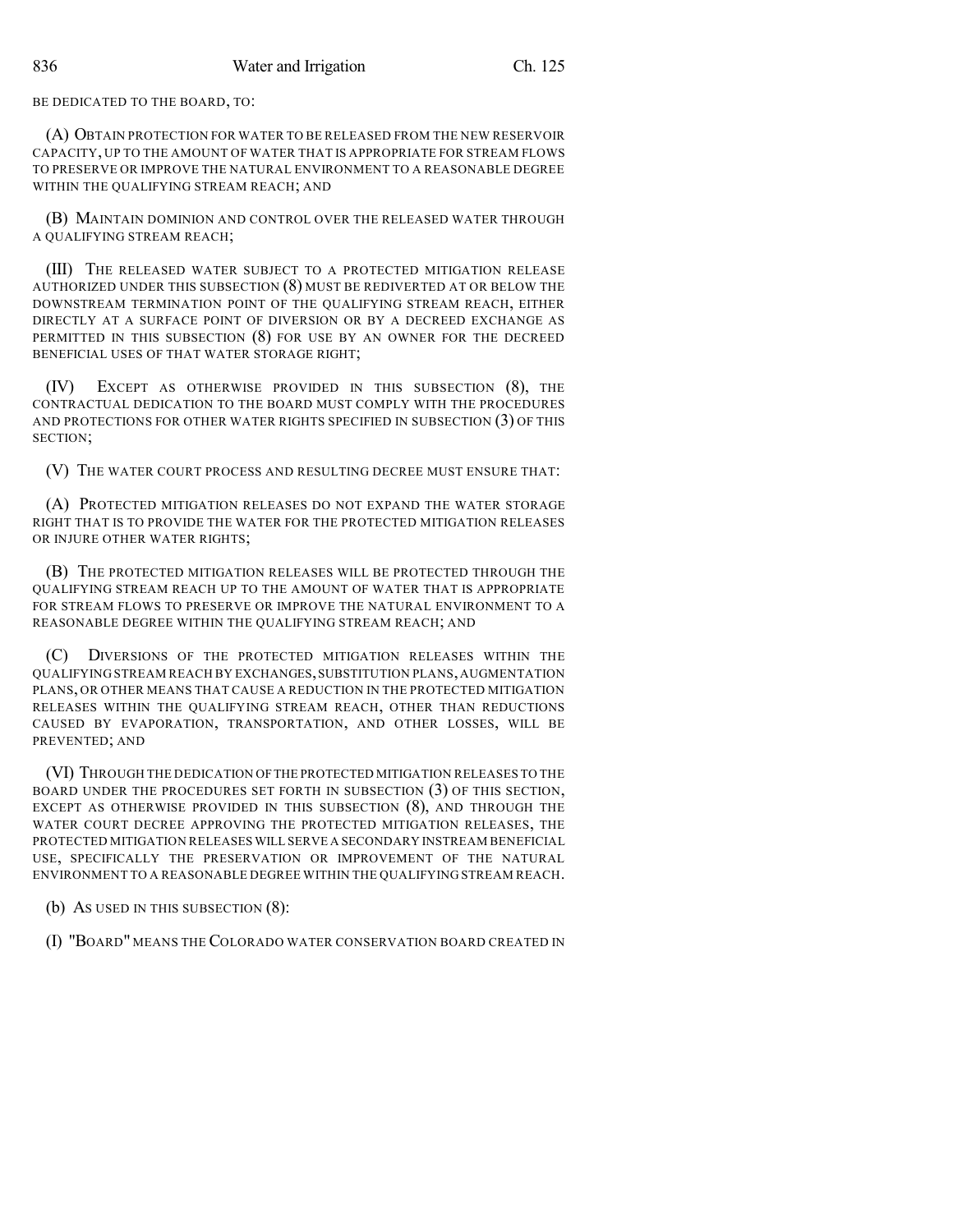SECTION 37-60-102.

(II) "MITIGATION RELEASE" MEANS:

(A) THE RELEASE OF WATER FROM A WATER STORAGE RIGHT STORED IN NEW RESERVOIR CAPACITY INTO A QUALIFYING STREAM REACH TO REASONABLY AVOID, MINIMIZE,OR MITIGATE THE IMPACTS OFTHE NEW RESERVOIR CAPACITY ON FISH AND WILDLIFE RESOURCES WITHIN THE QUALIFYING STREAM REACH IN ACCORDANCE WITH A FISH AND WILDLIFE MITIGATION PLAN APPROVED UNDER SECTION 37-60-122.2; AND

(B) THE REDIVERSION OF THE RELEASED WATER AT OR BELOW THE DOWNSTREAM TERMINATION POINT OF THE QUALIFYING STREAM REACH, EITHER DIRECTLY AT A SURFACE POINT OF DIVERSION OR BY A DECREED IN-PRIORITY EXCHANGE TO AN EXCHANGE-TO POINT IDENTIFIED IN THE DECREED IN-PRIORITY EXCHANGE THAT IS OUTSIDE OF THE QUALIFYING STREAM REACH, FOR USE BY AN OWNER FOR THE DECREED BENEFICIAL USES OF THAT WATER STORAGE RIGHT.

(III) "NEW RESERVOIR CAPACITY"MEANS ADDITIONAL WATER STORAGE CAPACITY RESULTING FROM THE CONSTRUCTION OF A NEW RESERVOIR OR A PHYSICAL ENLARGEMENT OF AN EXISTING RESERVOIR IF THE CONSTRUCTION OR PHYSICAL ENLARGEMENT IS COMPLETED ON OR AFTER THE EFFECTIVE DATE OF THIS SUBSECTION (8).

(IV) "OWNER" MEANS THE PERSON THAT OWNS THE WATER STORAGE RIGHT THAT IS TO PROVIDE THE WATER FOR A PROTECTED MITIGATION RELEASE, AND, IN THE CASE OF A WATER STORAGE RIGHT OWNED BY A WATER CONSERVANCY DISTRICT, WATER CONSERVATION DISTRICT, MUNICIPALITY, SPECIAL DISTRICT, OR MUTUAL DITCH COMPANY, INCLUDES THE RESIDENTS, ALLOTTEES, MEMBERS, CUSTOMERS, SHAREHOLDERS, OR MEMBER DITCH COMPANIES OF THAT ENTITY; AND, IN THE CASE OF A WATER STORAGE RIGHT OWNED BY AN IRRIGATION DISTRICT, INCLUDES THE LANDOWNERS WITHIN THE DISTRICT.

(V) "PROTECTED MITIGATION RELEASE" MEANS THE AMOUNT OF WATER TO BE RELEASED FOR A MITIGATION RELEASE THAT:

(A) THE BOARD DETERMINES IS APPROPRIATE FOR STREAM FLOWS TO PRESERVE OR IMPROVE THE NATURAL ENVIRONMENT TO A REASONABLE DEGREE WITHIN AN IDENTIFIED QUALIFYING STREAM REACH;

(B) IS APPROVED BY A WATER COURT DECREE PURSUANT TO THIS SUBSECTION (8); AND

(C) IS PROTECTED FROM DIVERSION, EXCHANGE, OR USE BY HOLDERS OF CONDITIONAL OR VESTED WATER RIGHTS OR OTHER PERSONS THAT CAUSE A REDUCTION IN THE PROTECTED MITIGATION RELEASE AT ANY LOCATION WITHIN THE QUALIFYING STREAM REACH, OTHER THAN ANY REDUCTIONS CAUSED BY EVAPORATION, TRANSPORTATION, AND OTHER LOSSES.

(VI) "QUALIFYING STREAM REACH" MEANS ALL OR A PORTION OF A NATURAL STREAM OF THE STATE THAT IS IDENTIFIED IN A FISH AND WILDLIFE MITIGATION PLAN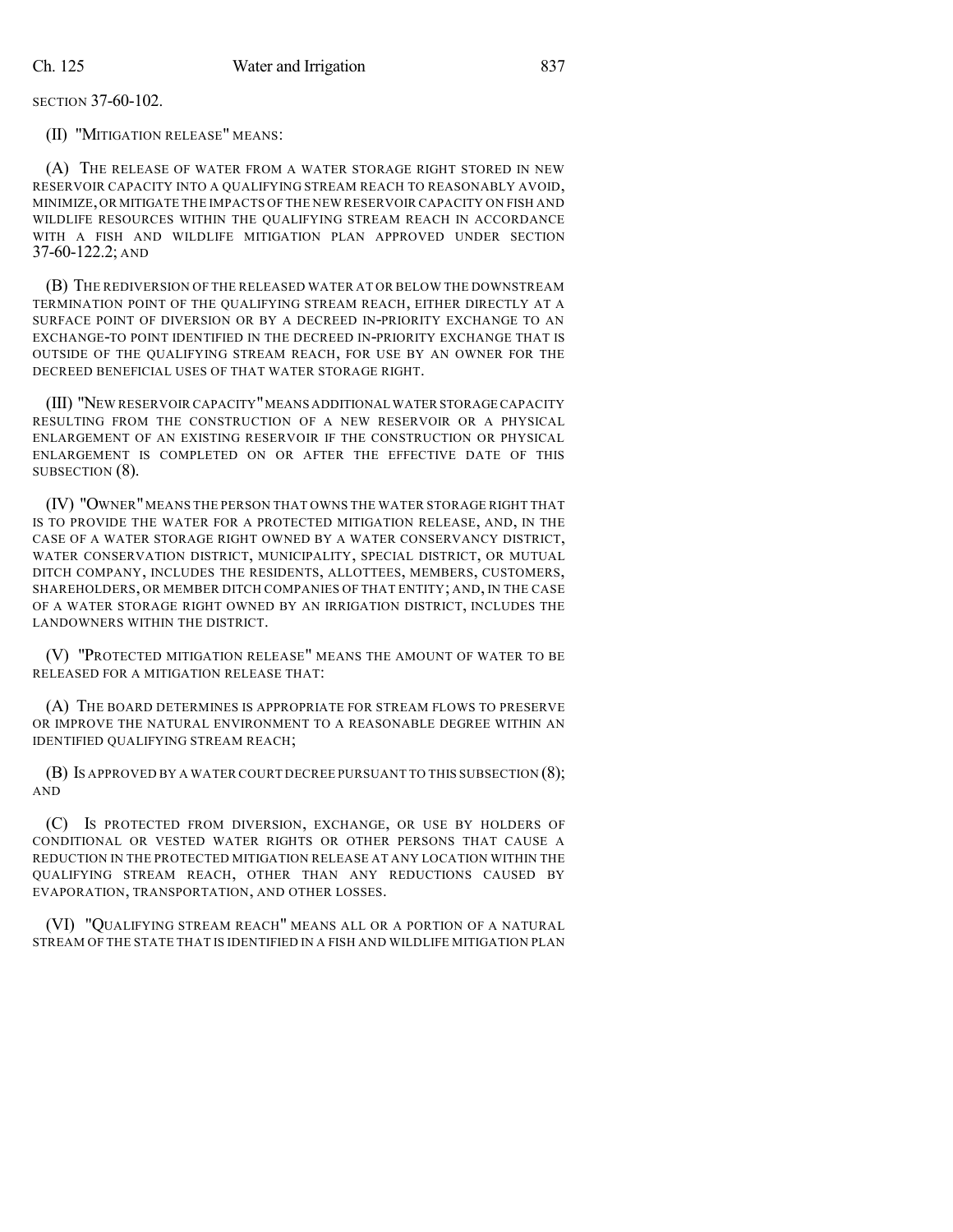APPROVED UNDER SECTION 37-60-122.2 AND WITHIN WHICH THE BOARD DETERMINES,AND THE WATER COURT DECREE APPROVES IN ACCORDANCE WITH THIS SUBSECTION (8), THAT WATER FROM A PROTECTED MITIGATION RELEASE IS APPROPRIATE FOR STREAM FLOWS TO PRESERVE OR IMPROVE THE NATURAL ENVIRONMENT TO A REASONABLE DEGREE. AQUALIFYING STREAM REACH MUST BE IDENTIFIED BY AN UPSTREAM POINT ATWHICH THE PROTECTED MITIGATION RELEASE ENTERS THE NATURAL STREAM AND A DOWNSTREAM TERMINATION POINT.

(VII) "SURFACE POINT OF DIVERSION" MEANS A STRUCTURE THAT DIVERTS SURFACE WATER ONLY. "SURFACE POINT OF DIVERSION" DOES NOT INCLUDE:

(A) A STRUCTURE THAT DIVERTS GROUNDWATER, WHETHER THROUGH A WELL, INFILTRATION GALLERY,OR OTHER TYPE OF GROUNDWATER DIVERSION STRUCTURE; OR

(B) DELIVERY INTO A FACILITY USED TO RECHARGE AN ALLUVIAL AQUIFER.

(c) (I) AN OWNER MAY, IN ACCORDANCE WITH AND AFTER COMPLYING WITH THE REQUIREMENTS OF THIS SUBSECTION (8), MAKE A PROTECTED MITIGATION RELEASE.

(II) HOLDERS OF CONDITIONAL OR VESTED WATER RIGHTS OR OTHER PERSONS SHALL NOT DIVERT, EXCHANGE UPON, OR USE A PROTECTED MITIGATION RELEASE WITHIN THE QUALIFYING STREAM REACH UNLESS THE DIVERSION,EXCHANGE,OR USE IS FULLY AUGMENTED SO THAT THERE IS NO REDUCTION IN THE PROTECTED MITIGATION RELEASE AT ANY LOCATION WITHIN THE QUALIFYING STREAM REACH, OTHER THAN REDUCTIONSCAUSED BY EVAPORATION,TRANSPORTATION,AND OTHER LOSSES.

(III) THE STATE ENGINEER SHALL ADMINISTER PROTECTED MITIGATION RELEASES MADE IN ACCORDANCE WITH THIS SUBSECTION  $(8)$  and the terms and conditions OF DECREES APPROVING PROTECTED MITIGATION RELEASES.

(IV)(A) EXCEPT FOR REDUCTIONS CAUSED BY EVAPORATION,TRANSPORTATION, AND OTHER LOSSES, AND SUBJECT TO SUBSECTIONS  $(8)(c)(IV)(B)$  AND  $(8)(c)(IV)(C)$ OF THIS SECTION, AN OWNER SHALL: REDIVERT ALL PROTECTED MITIGATION RELEASES AT OR BELOW THE DOWNSTREAM TERMINATION POINT OF THE QUALIFYING STREAM REACH, EITHER DIRECTLY AT A SURFACE POINT OF DIVERSION OR BY A DECREED IN-PRIORITY EXCHANGE TO AN EXCHANGE-TO POINT IDENTIFIED IN THE DECREED IN-PRIORITY EXCHANGE THAT IS OUTSIDE OF THE QUALIFYING STREAM REACH; AND APPLY THE WATER TO THE DECREED BENEFICIAL USES OF THE WATER STORAGE RIGHT THAT PROVIDES THE WATER FOR THE PROTECTED MITIGATION RELEASE.

(B) EXCEPT AS PROVIDED IN SUBSECTION  $(8)(c)(IV)(C)$  OF THIS SECTION, AN OWNER MAY REDIVERT WATER ASSOCIATED WITH PROTECTED MITIGATION RELEASES IN ACCORDANCE WITH SUBSECTION  $(8)(c)(IV)(A)$  OF THIS SECTION BY EXCHANGE INTO STORAGE, WHICH EXCHANGE SHALL BE ADMINISTERED WITH A PRIORITY DATE NO EARLIER THAN THE DATE OF APPROVAL OF THE FISH AND WILDLIFE MITIGATION AND ENHANCEMENT PLAN PURSUANT TO SECTION 37-60-122.2,AND SUBSEQUENTLY APPLY THE WATER TO THE DECREED BENEFICIAL USES OFTHE WATER STORAGE RIGHT THAT PROVIDES THE WATER FOR THE PROTECTED MITIGATION RELEASE.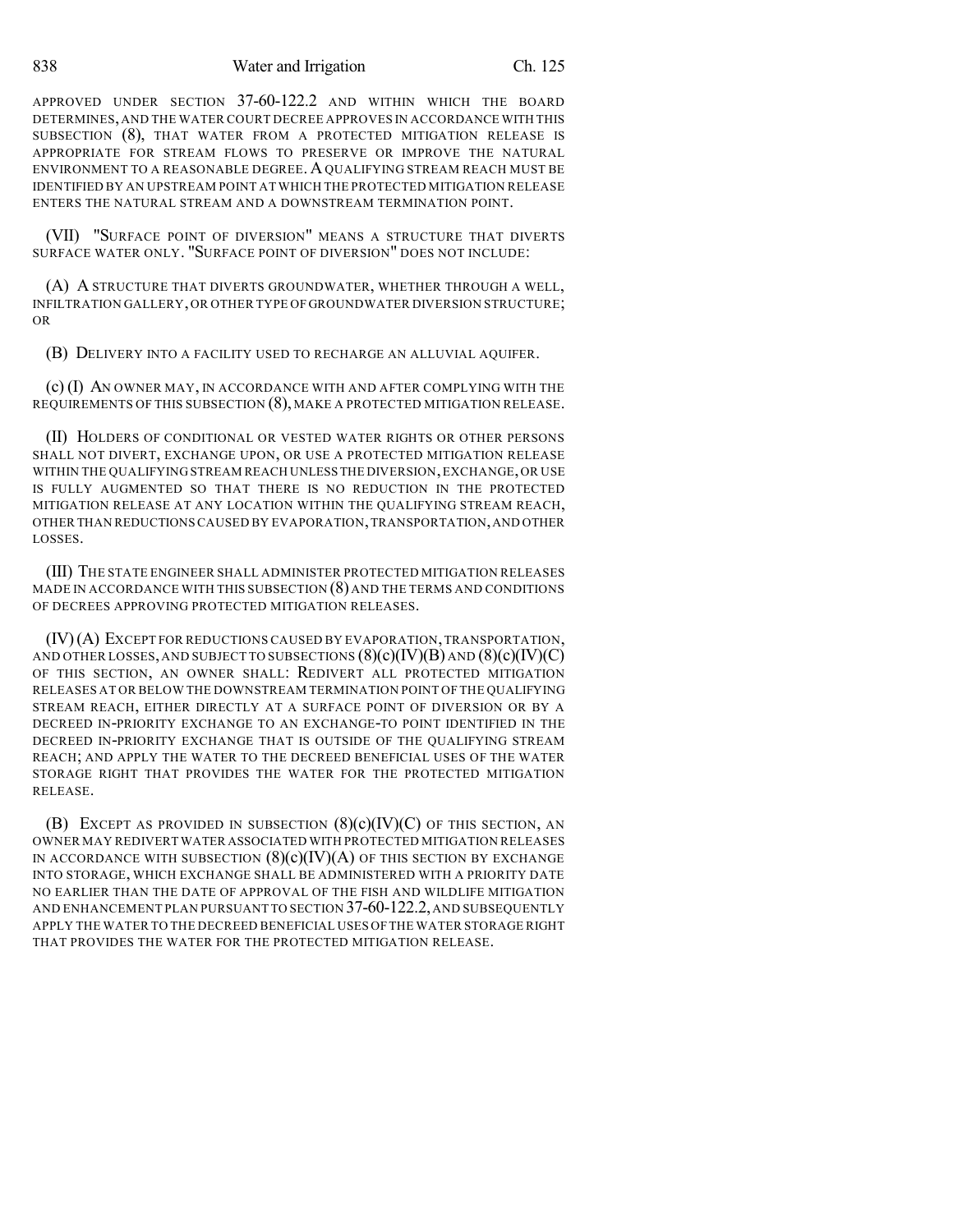(C) AN OWNER SHALL NOT REDIVERT WATER ASSOCIATED WITH PROTECTED MITIGATION RELEASES BY EXCHANGE THROUGH ALL OR A PORTION OF THE QUALIFYING STREAM REACH OR TO THE RESERVOIR OF ORIGIN.

(V) WATER PRESENT IN THE QUALIFYING STREAM REACH, OTHER THAN THE PROTECTED MITIGATION RELEASES, REMAINS AVAILABLE TO OTHER WATER USERS FOR BENEFICIAL USES AND MAY BE DIVERTED AND BENEFICIALLY USED BY OTHER WATER USERS IN ACCORDANCE WITH THE PRIORITY SYSTEM AND ANY RELEVANT DECREE.

(VI) THE PROCEDURES SET FORTH IN THIS SUBSECTION (8) APPLY ONLY TO THE ADJUDICATION OF PROPOSED PROTECTED MITIGATION RELEASES FROM NEW RESERVOIR CAPACITY AND DO NOT ALTER THE PROCEDURES OR LEGAL STANDARDS APPLICABLE TO ANY OTHER TYPE OF WATER COURT APPLICATION.

(VII) AN APPLICATION FOR APPROVAL OF A PROPOSED PROTECTED MITIGATION RELEASE FILED IN ACCORDANCE WITH THIS SUBSECTION (8)MUST NOT INCLUDE,AND SHALL NOT BE CONSOLIDATED OR JOINED WITH, ANY OTHER WATER COURT APPLICATION.

(d) AN OWNER THAT INTENDS TO MAKE PROTECTED MITIGATION RELEASES IN ACCORDANCE WITH THIS SUBSECTION (8) SHALL, BEFORE ANY SUCH RELEASES MAY BE ADMINISTERED AS PROTECTED MITIGATION RELEASES:

(I) DEDICATE THE PROPOSED PROTECTED MITIGATION RELEASES TO THE BOARD BY GRANT,DONATION,OR OTHER CONTRACTUAL AGREEMENT IN ACCORDANCE WITH SUBSECTIONS (3) AND (8)(e) OF THIS SECTION;

(II) AGREE TO MAKE THE PROPOSED PROTECTED MITIGATION RELEASES AVAILABLE TO THE BOARD WITHIN THE QUALIFYING STREAM REACH;

(III) WITH THE BOARD AS A CO-APPLICANT, FILE AN APPLICATION IN WATER COURT IN THE WATER DIVISION IN WHICH THE NEW RESERVOIR CAPACITY IS LOCATED,SEEKING APPROVAL OF THE PROPOSED PROTECTED MITIGATION RELEASES, BY THE LAST DAY OF THE TWELFTH MONTH FOLLOWING THE MONTH IN WHICH THE NEW RESERVOIR CAPACITY IS CERTIFIED FOR STORAGE BY THE STATE ENGINEER; EXCEPT THAT AN APPLICATION MUST NOT INCLUDE ANY OTHER CLAIM FOR RELIEF; AND

(IV) OBTAIN A FINAL WATER COURT DECREE APPROVING THE PROTECTED MITIGATION RELEASES.

(e)  $(I)$  EXCEPT AS OTHERWISE PROVIDED IN THIS SUBSECTION  $(8)(e)$ , A DEDICATION TO THE BOARD PURSUANT TO SUBSECTION  $(8)(d)(I)$  OF THIS SECTION OF AN INTEREST IN WATER YIELDED FROM A WATER STORAGE RIGHT THAT WILL BE STORED IN NEW RESERVOIR CAPACITY IS SUBJECT TO SUBSECTION (3) OF THIS SECTION FOR THE DEDICATION OF AN INTEREST IN WATER TO THE BOARD, INCLUDING THE REQUIREMENT IN SUBSECTION (3) OF THIS SECTION THAT THE BOARD MAKE A DETERMINATION THAT THE PROPOSED PROTECTED MITIGATION RELEASES ARE APPROPRIATE FOR STREAM FLOWS TO PRESERVE OR IMPROVE THE NATURAL ENVIRONMENT TO A REASONABLE DEGREE WITHIN THE QUALIFYING STREAM REACH.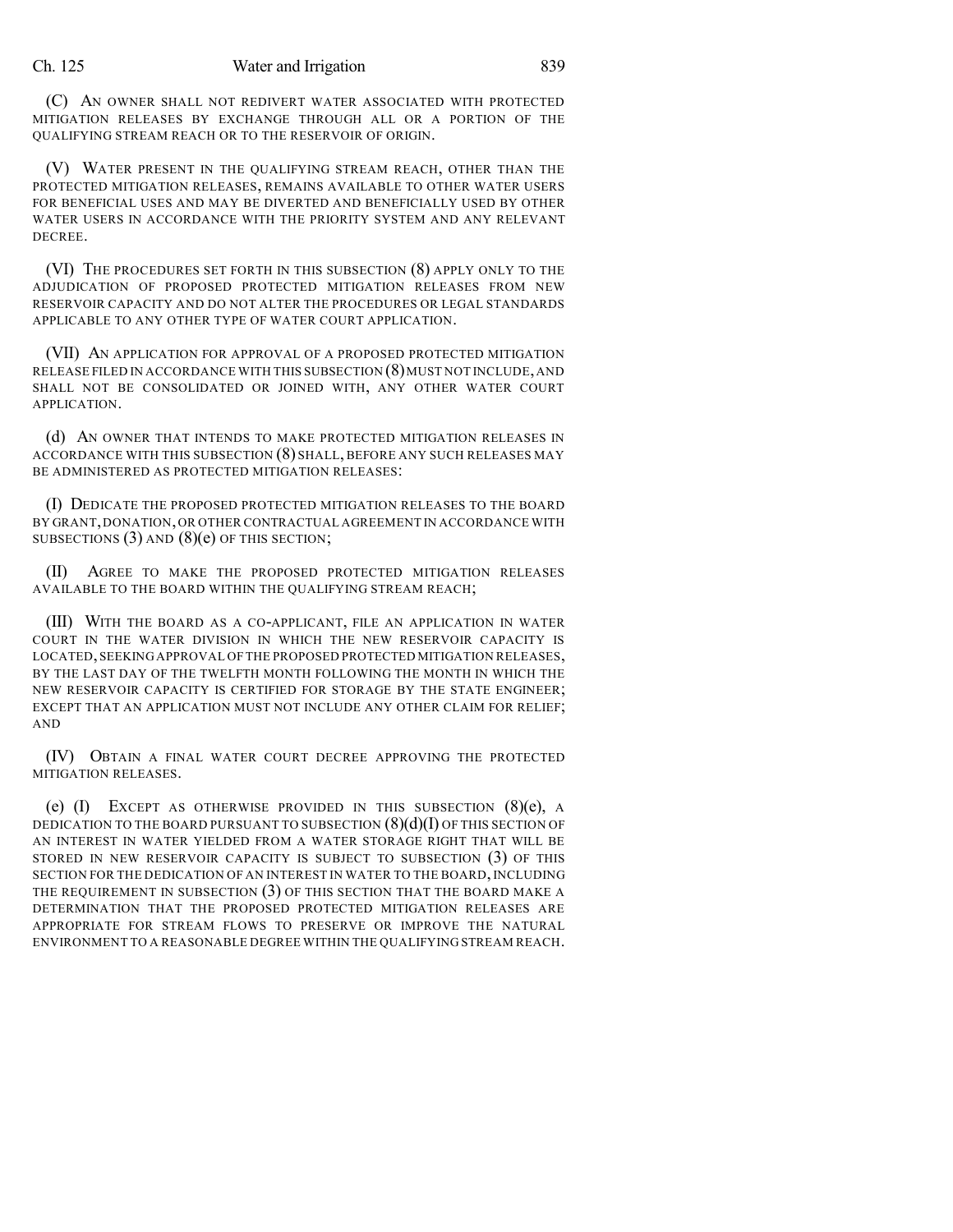(II) THE BOARD'S CONTRACTUAL INTEREST IN WATER ACQUIRED IN ACCORDANCE WITH THIS SUBSECTION (8) MAY BE YIELDED FROM A WATER RIGHT THAT IS EITHER ABSOLUTE OR CONDITIONAL AT THE TIME OF ACQUISITION.

(III) TO OBTAIN A DECREED RIGHT TO USE PROPOSED PROTECTED MITIGATION RELEASES FOR INSTREAM FLOW PURPOSES, THE OWNER AND THE BOARD NEED NOT FILE AN APPLICATION WITH THE WATER COURT TO CHANGE THE WATER STORAGE RIGHT FROM WHICH THE PROPOSED PROTECTED MITIGATION RELEASES ARE TO BE MADE.

(IV) THE BOARD NEED NOT HOLD A DECREED APPROPRIATION FOR INSTREAM FLOWS WITHIN THE QUALIFYING STREAM REACH AS A PREREQUISITE FOR AN OWNER TO DEDICATE PROPOSED PROTECTED MITIGATION RELEASES TO THE BOARD IN ACCORDANCE WITH THIS SUBSECTION (8).

 $(f)(I)$  To satisfy the requirements of subsections  $(8)(d)(III)$  and  $(8)(d)(IV)$ OF THIS SECTION, THE BOARD AND THE OWNER MUST FILE A WATER COURT APPLICATION AS CO-APPLICANTS PURSUANT TO SUBSECTION  $(8)(d)(III)$ . The WATER COURT SHALL ENTER A DECREE APPROVING THE PROPOSED PROTECTED MITIGATION RELEASES IF:

(A) THE BOARD DEMONSTRATES THAT IT HAS DULY DETERMINED IN ACCORDANCE WITH THIS SUBSECTION  $(8)$  and with subsection  $(3)$  of this section that the PROPOSED PROTECTED MITIGATION RELEASES ARE APPROPRIATE FOR STREAM FLOWS TO PRESERVE OR IMPROVE THE NATURAL ENVIRONMENT TO A REASONABLE DEGREE WITHIN THE QUALIFYING STREAM REACH. IF A PARTY CHALLENGES THE BOARD'S DETERMINATION IN THE WATER COURT PROCEEDING, THE BOARD SHALL ASSEMBLE AND SUBMIT TO THE COURT THE COMPLETE ADMINISTRATIVE RECORD UPON WHICH THE BOARD MADE THE DETERMINATION.THE COURT SHALL BASE ITS REVIEW OF THE BOARD'S DETERMINATION ON THE ADMINISTRATIVE RECORD, USING THE CRITERIA SET FORTH IN SECTION 24-4-106 (6) AND (7).

(B) THE OWNER PROVES THAT THE PROPOSED PROTECTED MITIGATION RELEASES: WILL NOT CAUSE AN EXPANSION OF USE BEYOND THE LIMITS OF USE OF THE DECREED WATER STORAGE RIGHT FROM WHICH THE MITIGATION RELEASES ARE TO BE MADE; WILL NOT CAUSE INJURY TO VESTED WATER RIGHTS, DECREED CONDITIONAL WATER RIGHTS, SUBSEQUENTLY ADJUDICATED WATER RIGHTS THAT ARE THE SUBJECT OF A PENDING WATER COURT APPLICATION FILED BEFORE THE EFFECTIVE DATE OF THIS SUBSECTION (8), OR OTHER WATER USERS' USES OR EXCHANGES OF WATER BEING MADE PURSUANT TO APPROPRIATION OR PRACTICES IN EXISTENCE ON THE DATE OF THE FILING OF THE APPLICATION FOR APPROVAL OF THE PROPOSED PROTECTED MITIGATION RELEASES;ARE ADMINISTRABLE BY THE DIVISION ENGINEER;AND HAVE BEEN DEDICATED TO AND APPROVED BY THE BOARD IN COMPLIANCE WITH THE REQUIREMENTS AND PROCEDURES OF SUBSECTION (8)(e) OF THIS SECTION.

(II) FOR PURPOSES OF DETERMINING INJURY PURSUANT TO SUBSECTION  $(8)(f)(I)(B)$  OF THIS SECTION, THE INABILITY OF OTHER WATER USERS TO DIVERT, EXCHANGE UPON, OR USE THE PROPOSED PROTECTED MITIGATION RELEASES WITHIN THE QUALIFYING STREAM REACH SHALL NOT BE CONSIDERED INJURY.

(III) THE WATER COURT SHALL NOT REQUANTIFY THE WATER STORAGE RIGHT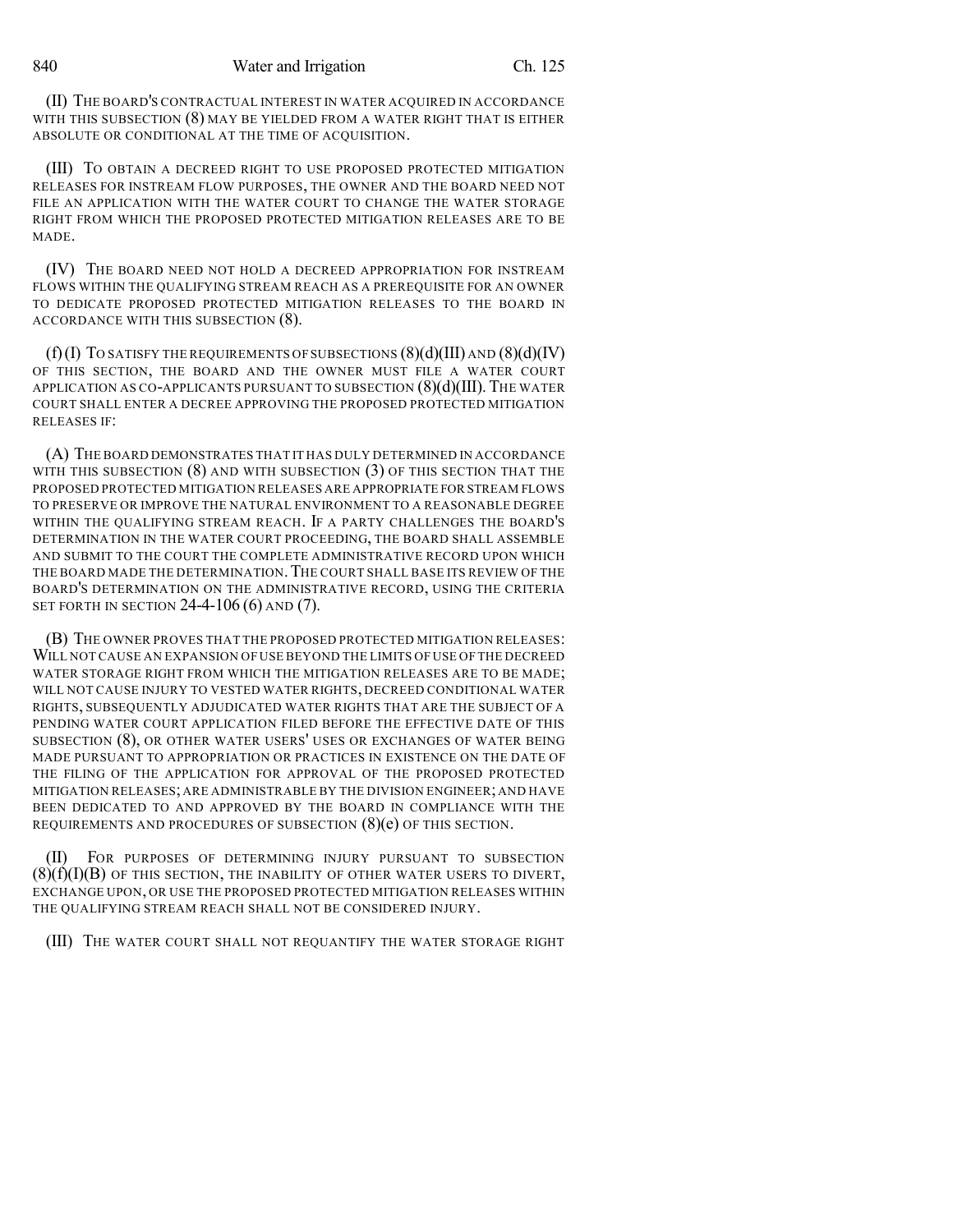FROM WHICH THE PROTECTED MITIGATION RELEASES ARE PROPOSED TO BE MADE.

(IV) A DECREE APPROVING A PROTECTED MITIGATION RELEASE MUST CONTAIN THE TERMS AND CONDITIONS NECESSARY TO PREVENT INJURY TO OTHER WATER RIGHTS, PREVENT THE EXPANSION OF USE OF THE DECREED WATER STORAGE RIGHT FROM WHICH THE PROTECTED MITIGATION RELEASE IS TO BE MADE, AND ENSURE THAT THE PROTECTED MITIGATION RELEASES ARE ADMINISTRABLE BY THE DIVISION ENGINEER,INCLUDING,IF NECESSARY,TO PREVENT INJURY OR EXPANSION OF USE OF THE DECREED WATER STORAGE RIGHT FROM WHICH THE PROTECTED MITIGATION RELEASE IS TO BE MADE, TERMS REJECTING OR DECREASING THE PROPOSED FLOW RATE OF THE PROTECTED MITIGATION RELEASES OR THE QUALIFYINGSTREAM REACH. ALL SUCH DECREES MUST ALSO SPECIFICALLY IDENTIFY THE TIMING AND RATE OF THE PROTECTED MITIGATION RELEASES, THE QUALIFYING STREAM REACH, AND THE FLOW RATE THAT IS APPROPRIATE TO PRESERVE OR IMPROVE THE NATURAL ENVIRONMENT TO A REASONABLE DEGREE WITHIN THE QUALIFYING STREAM REACH. FOR PROTECTED MITIGATION RELEASES THAT ARE TO BE EXCHANGED INTO STORAGE IN ACCORDANCE WITH SUBSECTION  $(8)(c)(IV)(B)$  of this section, the decree MUST SPECIFY THAT THE EXCHANGE TO STORAGE BE ADMINISTERED WITH A PRIORITY DATE THAT IS NO EARLIER THAN THE DATE OF THE APPROVAL OF THE FISH AND WILDLIFE MITIGATION AND ENHANCEMENT PLAN PURSUANT TO SECTION 37-60-122.2.

(V) AN OWNER SHALL ERECT, MAINTAIN, AND REPAIR SUITABLE AND PROPER MEASURING DEVICES AS REQUIRED BY SECTION 37-84-113 AND BY THE DECREE APPROVING THE PROTECTED MITIGATION RELEASES AND AS ORDERED BY THE STATE OR DIVISION ENGINEER. ADDITIONALLY, THE OWNER SHALL MAINTAIN RECORDS OF THE QUANTITY AND RATE OF RELEASE OF THE PROTECTED MITIGATION RELEASES AND THE QUANTITY AND RATE OF DIVERSION OF THE PROTECTED MITIGATION RELEASES THAT ARE REDIVERTED FOR SUBSEQUENT APPLICATION TO BENEFICIAL USE.

(g) IF OPERATION OF A PROTECTED MITIGATION RELEASE UNDER THIS SUBSECTION (8) REQUIRES THE MAKING OF PHYSICAL MODIFICATIONS TO AN EXISTING WATER DIVERSION STRUCTURE WITHIN THE QUALIFYING STREAM REACH TO ALLOW THE PROTECTED MITIGATION RELEASE TO BYPASS THE EXISTING WATER DIVERSION STRUCTURE, THE OWNER OF THE WATER STORAGE RIGHT USED TO MAKE THE PROTECTED MITIGATION RELEASE SHALL BEAR ALL REASONABLE CONSTRUCTION COSTS ASSOCIATED WITH THE PHYSICAL MODIFICATIONS AND ALL REASONABLE OPERATIONAL AND MAINTENANCE COSTS INCURRED BY THE OWNER OF THE EXISTING WATER DIVERSION STRUCTURE THAT WOULD NOT HAVE BEEN INCURRED IN THE ABSENCE OF THE PHYSICAL MODIFICATIONS TO THE STRUCTURE.

(h) A DETERMINATION UNDER SECTION 37-60-122.2 THAT RELEASES OF WATER FROM NEW RESERVOIR CAPACITY WILL HELP TO REASONABLY AVOID, MINIMIZE, OR MITIGATE THE IMPACTS OF THE NEW RESERVOIR CAPACITY ON FISH AND WILDLIFE RESOURCES WITHIN THE QUALIFYING STREAM REACH IS EVIDENCE OF THE APPROPRIATENESS OF A PROTECTED MITIGATION RELEASE WITHIN THE QUALIFYING STREAM REACH.

(i) A MITIGATION RELEASE SHALL NOT BE PROTECTED OR ADMINISTERED AS A PROTECTED MITIGATION RELEASE: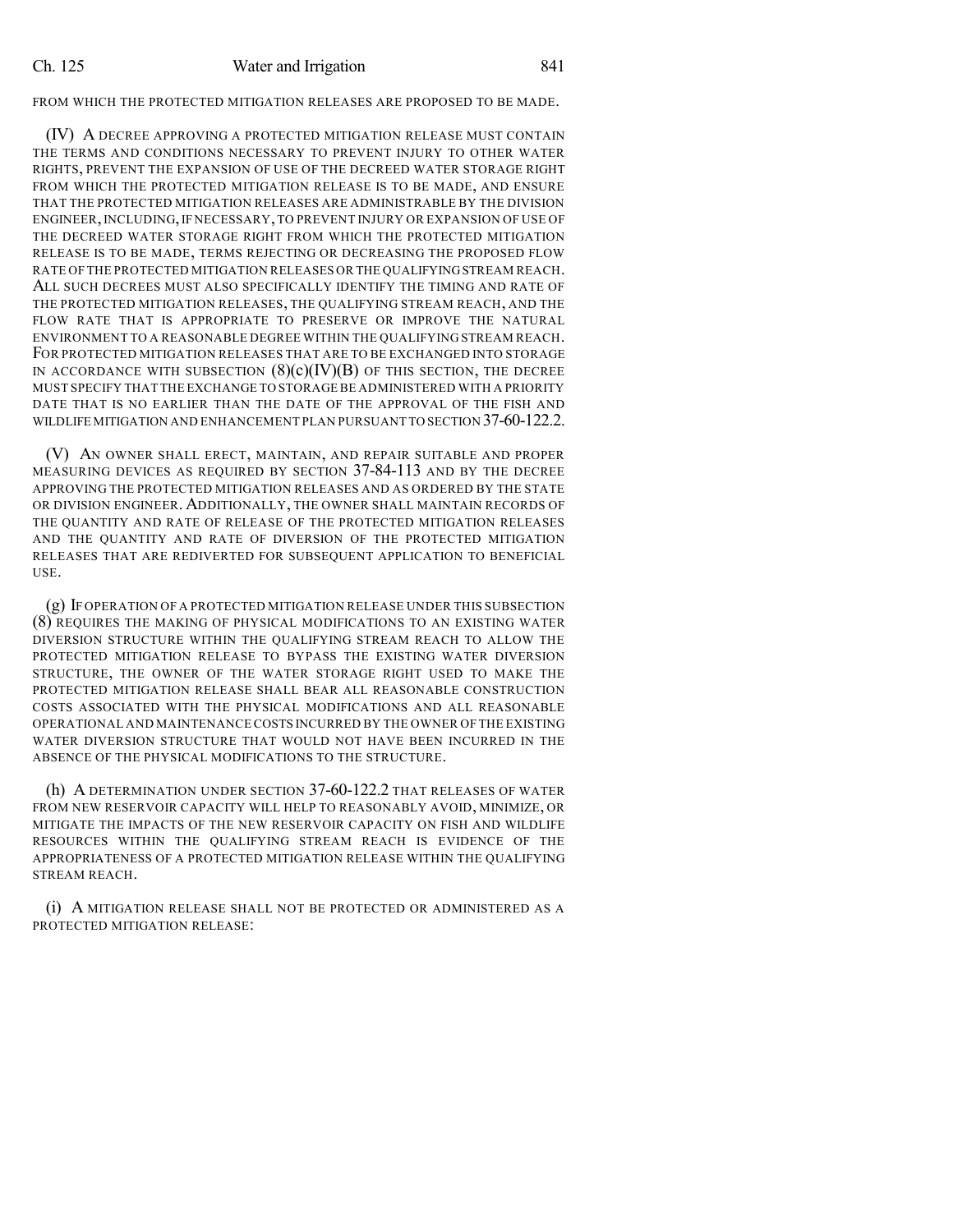842 Water and Irrigation Ch. 125

(I) WHEN THE AMOUNT OF THE EXISTINGFLOW IN THE QUALIFYINGSTREAM REACH IS SUCH THAT ADDITION OF THE PROTECTED MITIGATION RELEASE WOULD EXCEED THE STREAM FLOW RATE SET FORTH IN THE DECREE TO BE APPROPRIATE TO PRESERVE OR IMPROVE THE NATURAL ENVIRONMENT TO A REASONABLE DEGREE WITHIN THE QUALIFYING STREAM REACH;

(II) UNLESS THE OWNER IS IN COMPLIANCE WITH:

(A) THE MEASURING REQUIREMENTS OF SECTION 37-84-113;

(B) THE TERMS AND CONDITIONS IN THE DECREE APPROVING THE PROTECTED MITIGATION RELEASE REGARDING THE OPERATION, MAINTENANCE, OR REPAIR OF PROPER MEASURING DEVICES; AND

(C) AN ORDER BY THE STATE OR DIVISION ENGINEER REGARDING THE OPERATION, MAINTENANCE, OR REPAIR OF PROPER MEASURING DEVICES;

(III) WHEN THE OWNER IS INCAPABLE OF REDIVERTING THE PROTECTED MITIGATION RELEASE AT OR BELOW THE DOWNSTREAM TERMINATION POINT OF THE QUALIFYING STREAM REACH FOR APPLICATION TO A DECREED BENEFICIAL USE OF THE WATER STORAGE RIGHT THAT IS TO PROVIDE THE WATER FOR THE PROTECTED MITIGATION RELEASE;

(IV) WHEN THE RELEASED WATER IS WITHIN THE NATURAL STREAM AT A LOCATION OUTSIDE OF THE QUALIFYING STREAM REACH, INCLUDING WHEN THE RELEASED WATER IS BETWEEN THE DOWNSTREAM TERMINATION POINT OF THE QUALIFYING STREAM REACH AND THE POINT OF REDIVERSION; OR

(V) WHEN THE OWNER IS NOT OTHERWISE IN COMPLIANCE WITH THE TERMS OF THE DECREE APPROVING THE PROTECTED MITIGATION RELEASE.

(j) THIS SUBSECTION (8):

(I) DOES NOT IMPAIR OR IN ANY WAY AFFECT ANY WATER COURT DECREE, ADMINISTRATIVE AUTHORIZATION, OR AGREEMENT THAT ALLOWS WATER TO BE STORED,RELEASED,AND ADMINISTERED FOR ENVIRONMENTAL,PISCATORIAL,WATER QUALITY,RECREATIONAL,MUNICIPAL,OR OTHER IN-CHANNEL PURPOSES,INCLUDING THE MAINTENANCE OF DOMINION AND CONTROL OVER THE WATER RELEASES FROM A SPECIFIED RESERVOIR;

(II) IS NOT INTENDED TO BE THE EXCLUSIVE MEANS OF AUTHORIZING WATER TO BE STORED, RELEASED, AND ADMINISTERED FOR ENVIRONMENTAL, PISCATORIAL, WATER QUALITY, RECREATIONAL, MUNICIPAL, OR OTHER IN-CHANNEL PURPOSES, INCLUDING THE MAINTENANCE OF DOMINION AND CONTROL OVER THE WATER RELEASED FROM A SPECIFIC RESERVOIR; AND

(III) DOES NOT AUTHORIZE, RESTRICT, OR PRECLUDE FUTURE WATER RIGHTS, APPROPRIATIONS, ADMINISTRATIVE AUTHORIZATIONS, OR OTHER AGREEMENTS FOR THE PURPOSES LISTED IN SUBSECTION  $(8)(j)(I)$  OF THIS SECTION.

## **SECTION 2. Act subject to petition - effective date - applicability.** (1) This